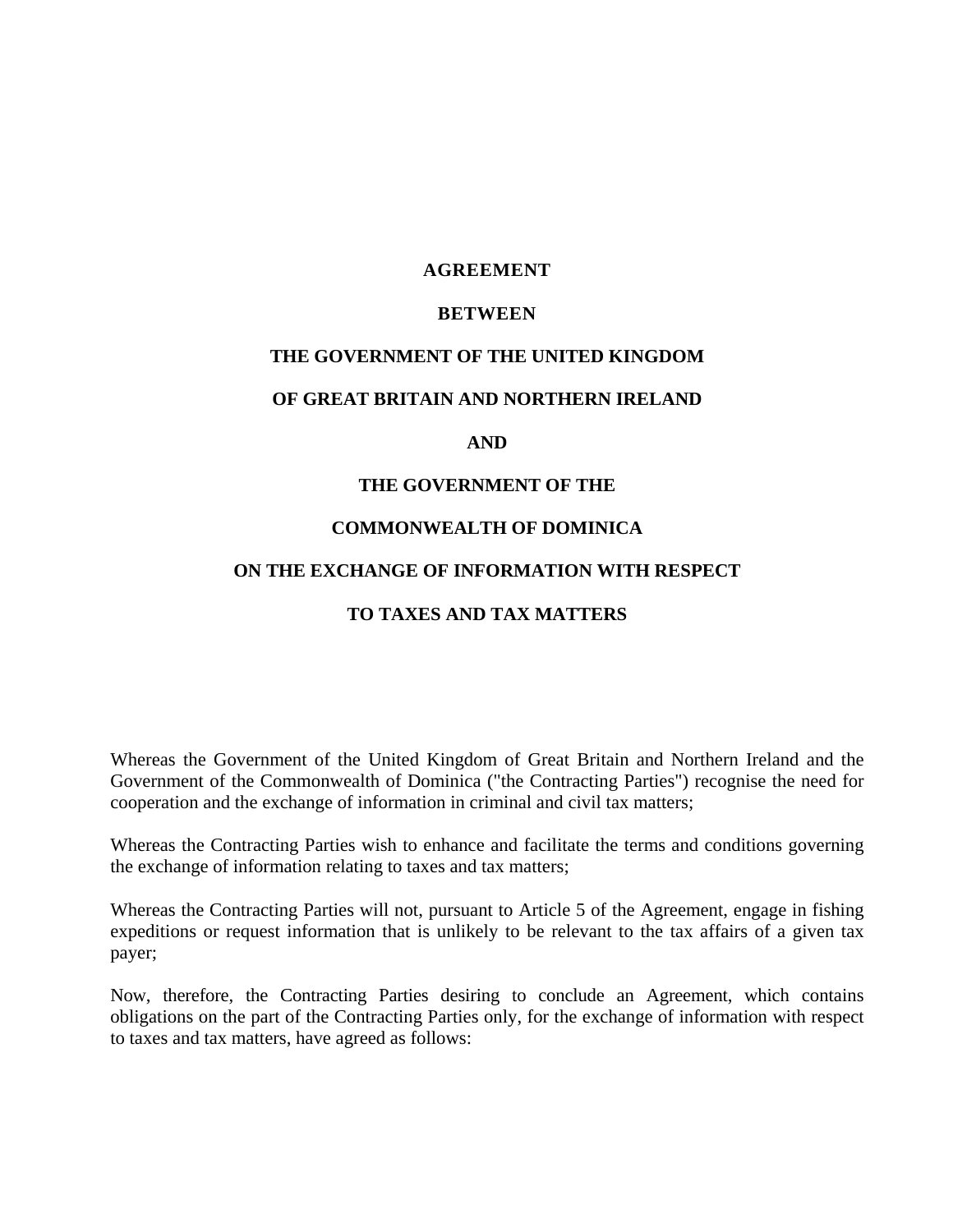#### **SCOPE OF AGREEMENT**

The Contracting Parties, through their competent authorities, shall provide assistance through exchange of information that is foreseeably relevant to the administration and/or enforcement of the domestic laws of the Contracting Parties concerning the taxes and the tax matters covered by this Agreement. Such information shall include that which is foreseeably relevant to the determination, assessment and collection of such taxes, the recovery and enforcement of tax claims, or the investigation or prosecution of criminal tax matters. Information shall be exchanged in accordance with the provisions of this Agreement and shall be treated as confidential

in the manner provided in Article 8. The rights and safeguards secured to persons by the laws or administrative practice of the Requested Party remain applicable to the extent that they do not unduly prevent or delay effective exchange of information

# **ARTICLE 2**

#### **JURISDICTION**

- 1. To enable the provisions of this Agreement to be implemented, information shall be provided in accordance with this Agreement by the competent authority of the Requested Party without regard to whether the person to whom the information relates is, or whether the information is held by, a resident or national of a Contracting Party.
- 2. A Requested Party is not obliged to provide information which is neither held by its authorities nor in the possession or control of persons who are within its territorial jurisdiction.

# **ARTICLE 3**

#### **TAXES COVERED**

- 1. The existing taxes which are the subject of this Agreement are taxes of every kind and description imposed by or on behalf of the Contracting Parties.
- 2. This Agreement shall also apply to any identical taxes imposed by either Contracting Party after the date of signature of this Agreement in addition to, or in place of the existing taxes. This Agreement shall also apply to any substantially similar taxes imposed after the date of signature of the Agreement in addition to or in place of the existing taxes if the competent authorities of the Contracting Parties so agree. The competent authorities of the Contracting Parties shall notify each other of any substantial changes to the taxation and related information gathering measures covered by the Agreement.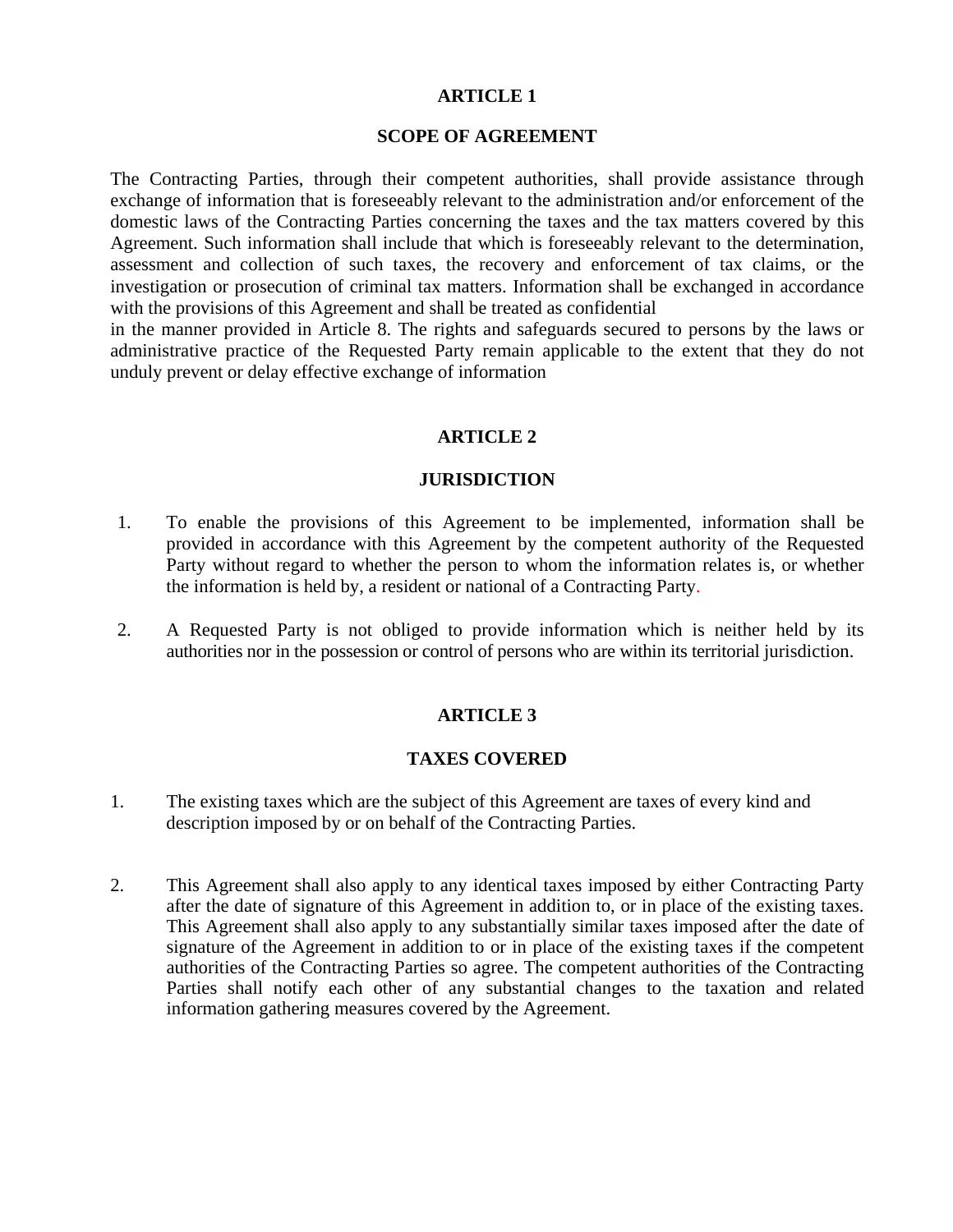# **DEFINITIONS**

- 1. In this Agreement, unless otherwise defined-
	- (a) the term "Commonwealth of Dominica" means the island of Dominica, including the territorial waters thereof and any other area in the sea and in the air within which the Commonwealth of Dominica, in accordance with international law, exercises its sovereign rights;
	- (b) the term "United Kingdom" means Great Britain and Northern Ireland, including any area outside the territorial sea of the United Kingdom designated under its laws concerning the Continental Shelf and in accordance with international law as an area within which the rights of the United Kingdom with respect to the seabed and subsoil and their natural resources may be exercised;
	- (c) the term "collective investment fund or scheme" means any pooled investment vehicle irrespective of legal form;
	- (d) the term "company" means any body corporate or any entity that is treated as a body corporate for tax purposes;
	- (e) the term " competent authority" means
		- (i) in the case of the Commonwealth of Dominica, the Minister for Finance or the Minister's authorised representative;
		- (ii) in the case of the United Kingdom, the Commissioners for Her Majesty's Revenue and Customs or their authorised representative;
	- (f) the term "Contracting Party" means the Commonwealth of Dominica or the United Kingdom of Great Britain and Northern Ireland as the context requires;
	- (g) the term "criminal laws" means all criminal laws designated as such under domestic law irrespective of whether contained in the tax laws, the criminal code or other laws;
	- (h) the term "criminal tax matters" means tax matters involving intentional conduct which is liable to prosecution under the criminal laws of the Requesting Party;
	- (i) the term "information" means any fact, statement, document or record in any form whatever;
	- (j) the term"information gathering measures" means laws, regulations and administrative or judicial procedures that enable a Contracting Party to obtain and provide the requested information;
	- (k) the term "national" means: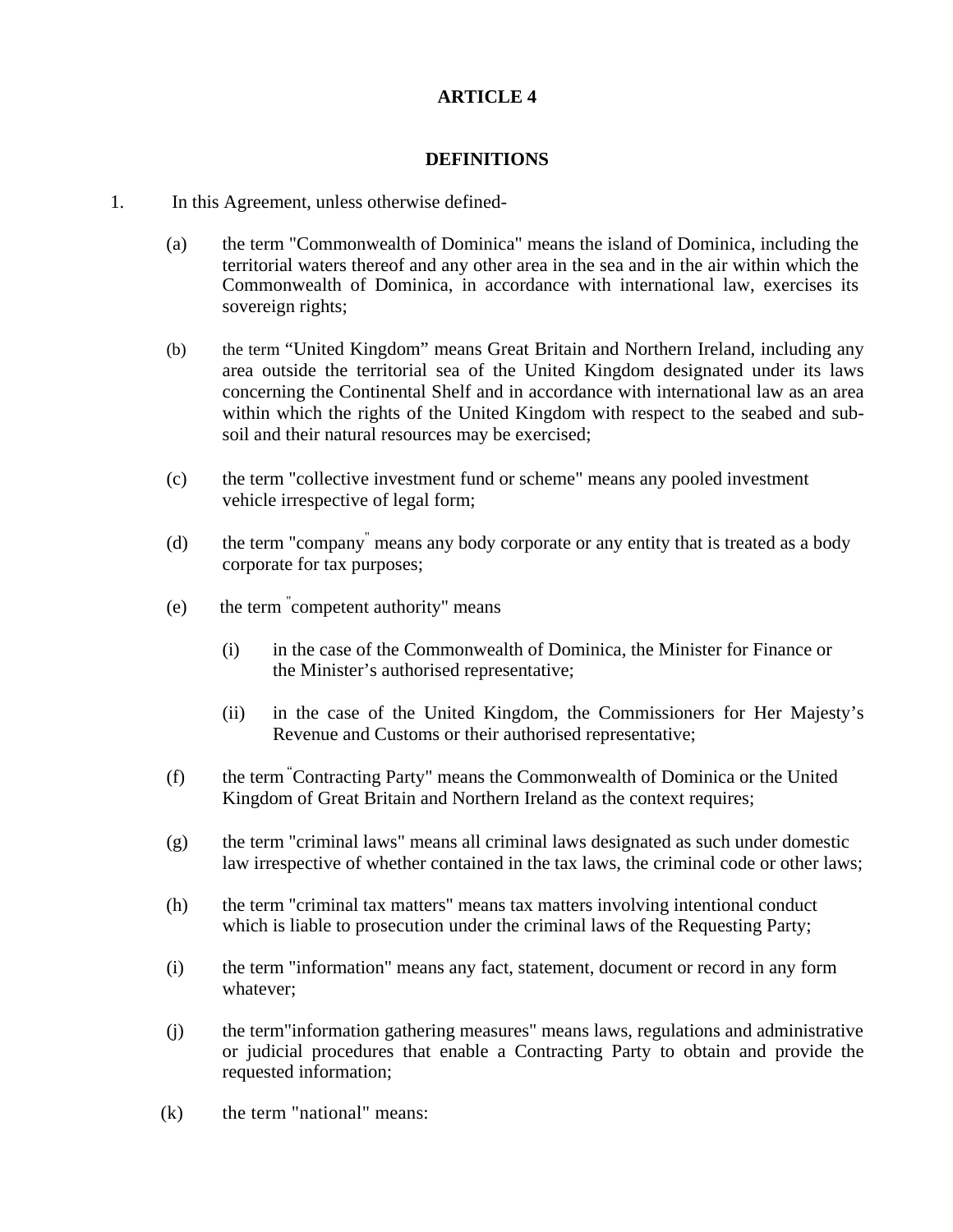- (i) in the case of the Commonwealth of Dominica, any citizen and any legal person, partnership, company, trust, estate, association or any other entity deriving its status as such from the laws in force in the Commonwealth of Dominica;
- (ii) in the case of the United Kingdom, any British citizen, or any British subject not possessing the citizenship of any other Commonwealth country or territory, provided he has the right of abode in the United Kingdom; and any legal person, partnership, association or other entity deriving its status as such from the laws in force in the United Kingdom;
- (l) the term "person" includes an individual, a company, and any other body of persons;
- (m) the term "principal class of shares" means the class or classes of shares representing a majority of the voting power and value of the company;
- (n) the term "public collective investment fund or scheme" means any collective fund or scheme, provided the units, shares or other interests in the fund or scheme can be readily purchased, sold or redeemed by the public units, shares or other interests in the fund or scheme can be readily purchased, sold or redeemed "by the public" if the purchase, sale or redemption is not implicitly or explicitly restricted to a limited group of investors;
- (o) the term "publicly traded company" means any company whose principal class of shares is listed on a recognised stock exchange provided its listed shares can be readily purchased or sold by the public. Shares can be purchased or sold "by the public" if the purchase or sale of shares is not implicitly restricted to a limited group of investors;
- (p) the term "recognised stock exchange" means any stock exchange agreed upon by the competent authorities of the Contracting Parties;
- (q) the term "Requested Party" means the party to this Agreement which is requested to provide or has provided information in response to a request;
- (r) the term "Requesting Party" means the party to this Agreement submitting a request for or having received information from the Requested Party;
- (s) the term"tax" means any tax covered by this Agreement.
- 2. Any term not defined in this Agreement shall, unless the context otherwise requires, have the meaning that it has at that time under the law of that Contracting Party, any meaning under the applicable tax laws of that Contracting Party prevailing over a meaning given to the term under other laws of that Contracting Party.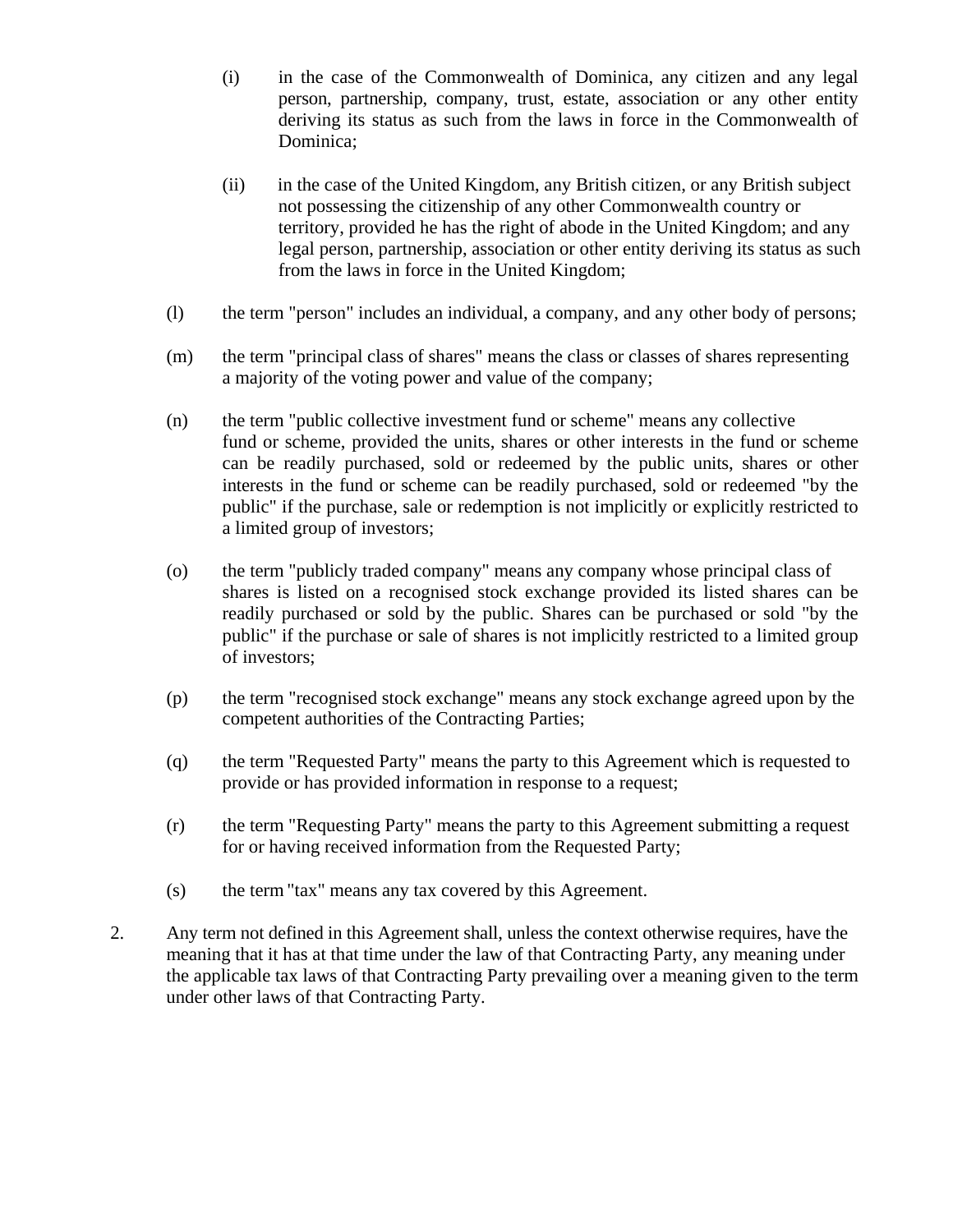# **EXCHANGE OF INFORMATION UPON REQUEST**

- 1. The competent authority of the Requested Party shall provide upon request in writing by the Requesting Party, information for the purposes referred to in Article 1. Such information shall be exchanged without regard to whether the conduct being investigated would constitute a crime under the laws of the Requested Party if it occurred in the territory of the Requested Party.
- 2. If the information in the possession of the competent authority of the Requested Party is not sufficient to enable it to comply with the request for information, the Requested Party shall use all relevant information gathering measures to provide the Requesting Party with the information requested, notwithstanding that the Requested Party may not need such information for its own tax purposes.
- 3. If specifically requested by the competent authority of the Requesting Party, the competent authority of the Requested Party shall provide information under this Article, to the extent allowable under its domestic laws, in the form of depositions of witnesses and authenticated copies of original records.
- 4. Each Contracting Party shall ensure that its competent authority, for the purposes of this Agreement, has the authority to obtain and provide upon request:
	- (a) information held by banks, other financial institutions, and any person, acting in an agency or fiduciary capacity including nominees and trustees;
	- (b) information regarding the legal and beneficial ownership of companies, partnerships, trusts, foundations,"Anstalten" and other persons including, within the constraints of Article 2, ownership information on all such persons in an ownership chain; in the case of trusts, information on settlors, trustees, protectors and beneficiaries; in the case of foundations, information on founders, members of the foundation council and beneficiaries; and in the case of entities that are neither trusts nor foundations, equivalent information as previously stated for trusts and foundations.
- 5. Notwithstanding the preceding paragraphs, this Agreement does not create an obligation on the Contracting Parties to obtain or provide:
	- (a) ownership information with respect to publicly traded companies or public collective investment funds or schemes, unless such information can be obtained without giving rise to disproportionate difficulties;
	- (b) information which exceeds the legally required time period for retaining that information in the jurisdiction of the Requested Party and where that information is in fact no longer kept;
	- (c) information in the possession or control of a person other than the taxpayer that does not directly relate to the taxpayer.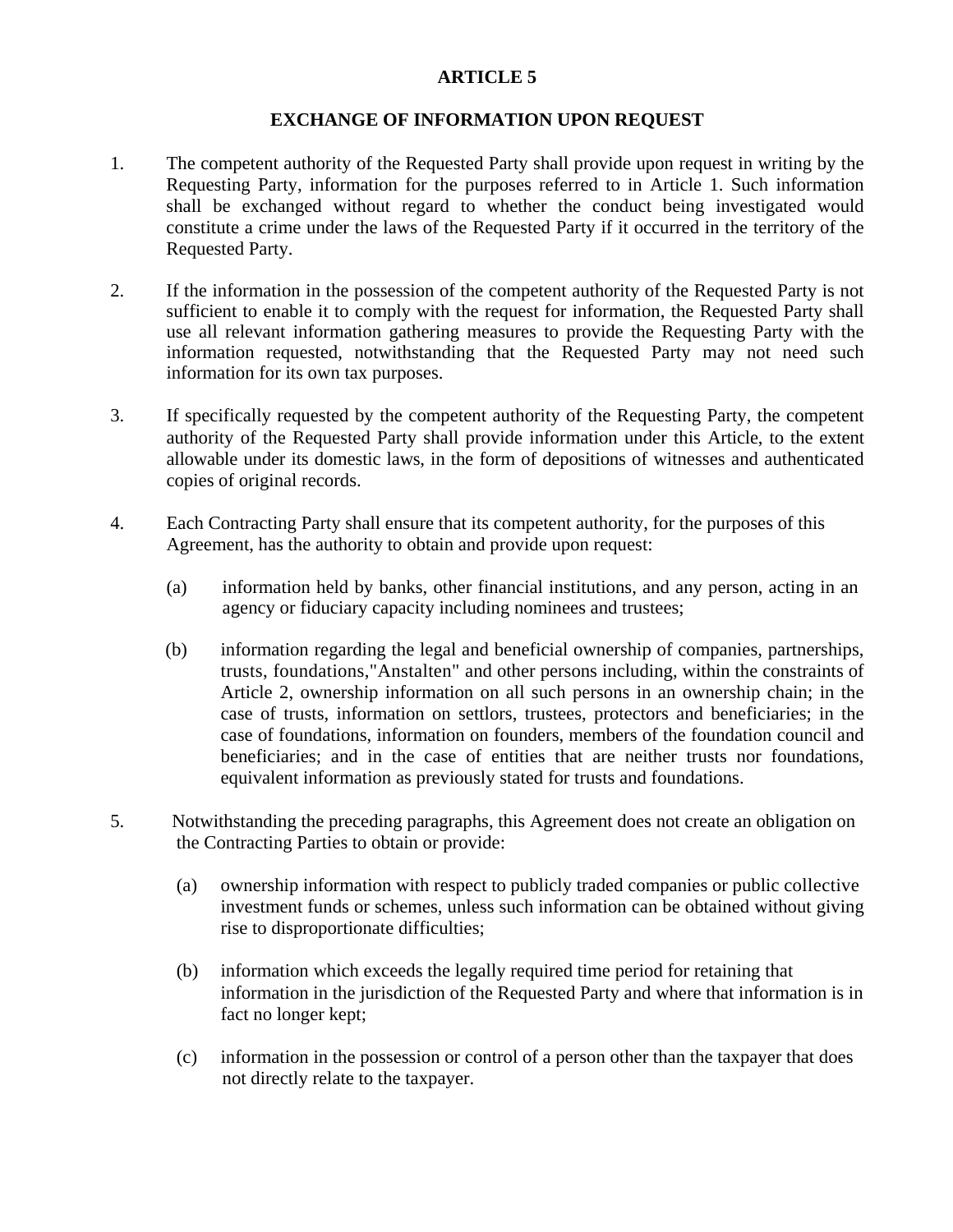- 6. The competent authority of the Requesting Party shall provide the following information to the competent authority of the Requested Party when making a request for information under this Agreement in order to demonstrate the foreseeable relevance of the information to the request:
	- (a) the identity of the person under examination or investigation;
	- (b) the period for which the information is requested;
	- (c) the nature and type of the information requested, including a description of the specific evidence sought and the form in which the Requesting Party wishes to receive the information;
	- (d) the tax purposes for which the information is sought and the reasons why the information requested is foreseeably relevant to the administration or enforcement of the domestic laws of the Requesting Party;
	- (e) grounds for believing that the information requested is present in the territory of the Requested Party or is in the possession or control of a person subject to the jurisdiction of the Requested Party;
	- (f) to the extent known, the name and address of any person believed to be in possession or control of the information requested;
	- (g) a statement that the request is in conformity with this Agreement and the laws and administrative practices of the Requesting Party and that if the requested information was within the jurisdiction of the Requesting Party then the competent authority of the Requesting Party would be able to obtain the information under the laws of the Requesting Party or in the normal course of administrative practice;
	- (h) a statement that the Requesting Party has pursued all means available in its own territory to obtain the information, except those that would give rise to disproportionate difficulties.
- 7. The competent authority of the Requested Party shall forward the requested information as promptly as possible to the competent authority of the Requesting Party. To ensure a prompt response the competent authority of the Requested Party shall confirm the receipt of a request in writing to the competent authority of the Requesting Party and shall notify the competent authority of the Requesting Party of any deficiencies in the request within 60 days of receipt of the request.
- 8. If the competent authority of the Requested Party has been unable to obtain and provide the information requested within 90 days of receipt of the request, or if obstacles are encountered in furnishing the information, or if the competent authority of the Requested Party refuses to provide the information, it shall immediately inform the competent authority of the Requesting Party in writing, explaining the reasons for its inability to obtain and provide the information, or the obstacles encountered or the reasons for its refusal.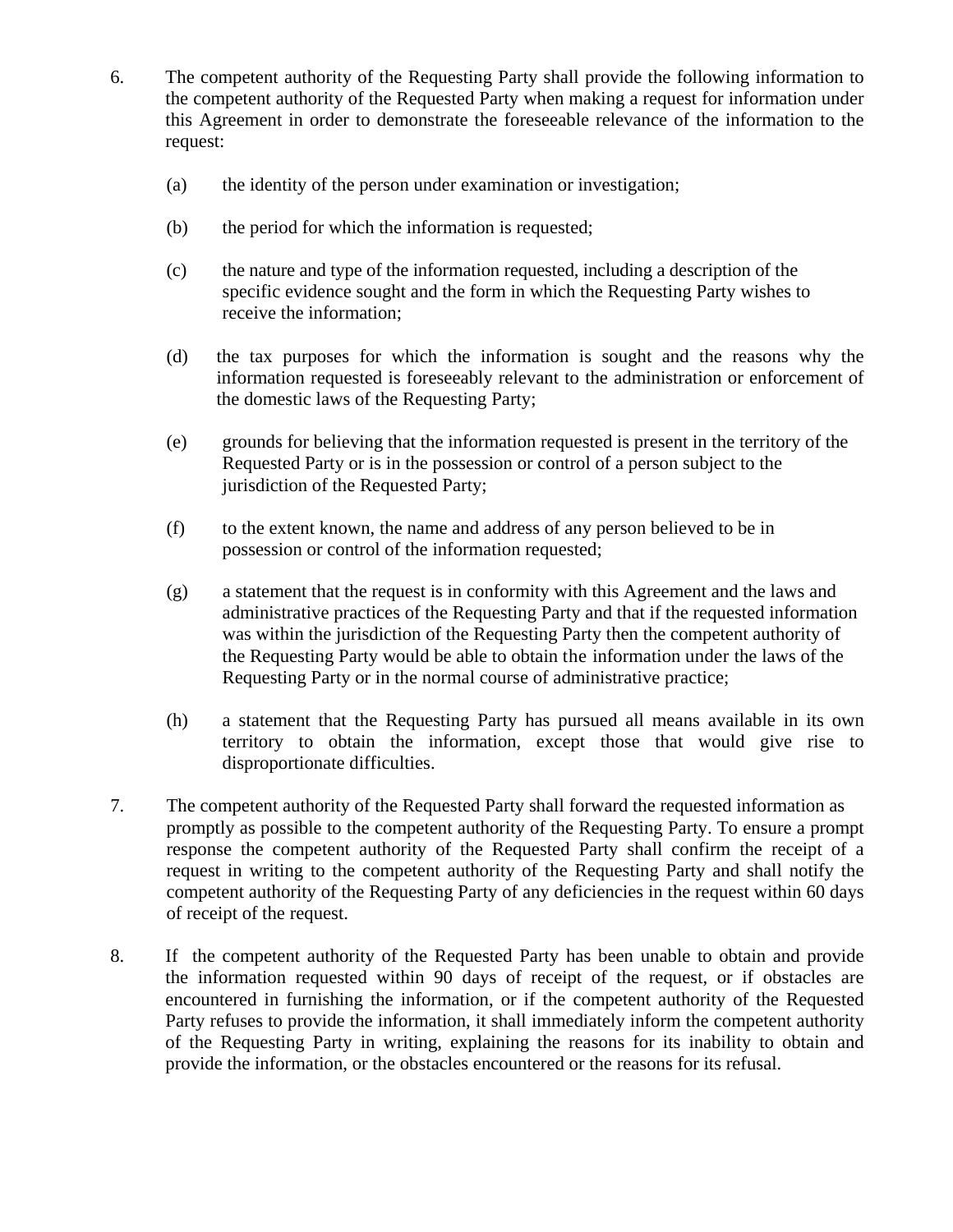# **TAX EXAMINATIONS OR INVESTIGATIONS ABROAD**

- 1. The Requested Party may, to the extent permitted under its domestic laws, and following reasonable notice from the Requesting Party, allow representatives of the competent authority of the Requesting Party to enter the territory of the Requested Party in connection with a request to interview persons and examine records with the written consent of the persons concerned. The competent authority of the Requesting Party shall notify the competent authority of the Requested Party of the time and place of the meeting with the persons concerned.
- 2. At the request of the competent authority of the Requesting Party, the competent authority of the Requested Party may, in accordance with its domestic laws, permit representatives of the competent authority of the Requesting Party to be present at the appropriate part of a tax examination in the territory of the Requested Party.
- 3. If the request referred to in Paragraph 2 of this Article is granted, the competent authority of the Requested Party conducting the examination shall, as soon as possible, notify the competent authority of the Requesting Party of the time and place of the examination, the authority or person authorised to carry out the examination, and the procedures and conditions required by the Requested Party for the conduct of the examination. All decisions regarding the conduct of the examination shall be made by the Requested Party conducting the examination in accordance with its domestic laws.

# **ARTICLE** 7

# **POSSIBILITY OF DECLINING A REQUEST**

- 1. The competent authority of the Requested Party may decline a request for information where:
	- (a) the request is not made in. conformity with this Agreement; or
	- (b) the Requesting Party has not pursued all means available in its own territory to obtain the information, except where recourse to such means would give rise to disproportionate difficulties; or
	- (c) the disclosure of the information requested would be contrary to public policy.
- 2. The provisions of this Agreement shall not impose upon a Contracting Party, any obligation to provide information which would disclose any trade, business, industrial, commercial or professional secret or trade process. Notwithstanding the foregoing, the information described in Paragraph 4 of Article S shall not be treated as such a secret or trade process, merely because it meets the criteria in that paragraph.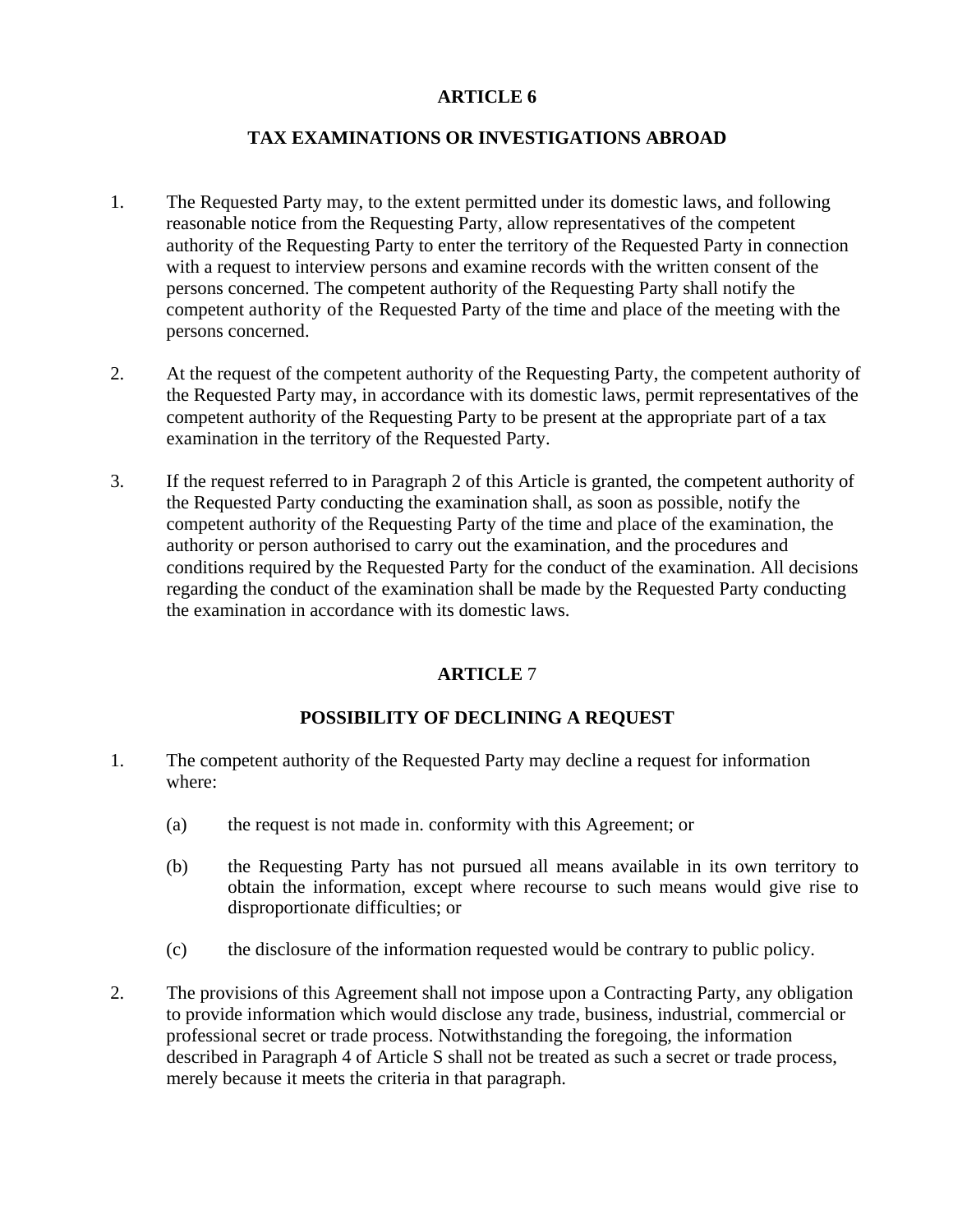- 3. (a) This Agreement shall not impose on a Contracting Party the obligation to obtain or provide information which would reveal confidential communications between a client and an attorney, solicitor or barrister or other admitted legal representatives where such communications are:
	- (i) produced for the purposes of seeking or providing legal advice; or
	- (ii) produced for the purposes of use in existing or contemplated legal proceedings.
	- (b) Information held with the intention of furthering an offence is not subject to legal privilege, and nothing in this Article shall prevent an attorney, solicitor or barrister or admitted legal representative from providing the name and address of a client where doing so would not constitute a breach of legal privilege.
- 4. A request for information shall not be refused on the ground that the tax liability giving rise to the request is disputed by the taxpayer.
- 5. The Requested Party shall not be required to obtain or provide information that the Requesting Party would not be able to obtain under its own laws for purposes of-the administration or enforcement of its own tax laws. The competent authority of the Requested Party may decline to assist where the request is not made in conformity with this Agreement.
- 6. The Requested Party may decline a request for information if the information is requested by the Requesting Party to administer or enforce a provision of the tax law of the Requesting Party, or any requirement connected therewith, which discriminates against a resident or national of the Requested Party as compared with a resident or national of the Requesting Party in the same circumstances.

# **CONFIDENTIALITY**

Any information received by a Contracting Party under this Agreement shall be treated as confidential and may be disclosed only to persons or authorities (including courts and administrative bodies) in the jurisdiction of the Contracting Party concerned with the assessment or collection of, the enforcement or prosecution in respect of, or the determination of appeals in relation to the taxes and tax matters covered by this Agreement, or to tax oversight authorities in the jurisdiction of the Contracting Party only to the extent necessary for those authorities to perform their responsibilities. Such persons or authorities shall use such information only for such purposes. They may disclose the information in public court proceedings or in judicial decisions. The information may not be disclosed to any other person or entity or authority or any other jurisdiction without the express written consent of the competent authority of the Requested Party.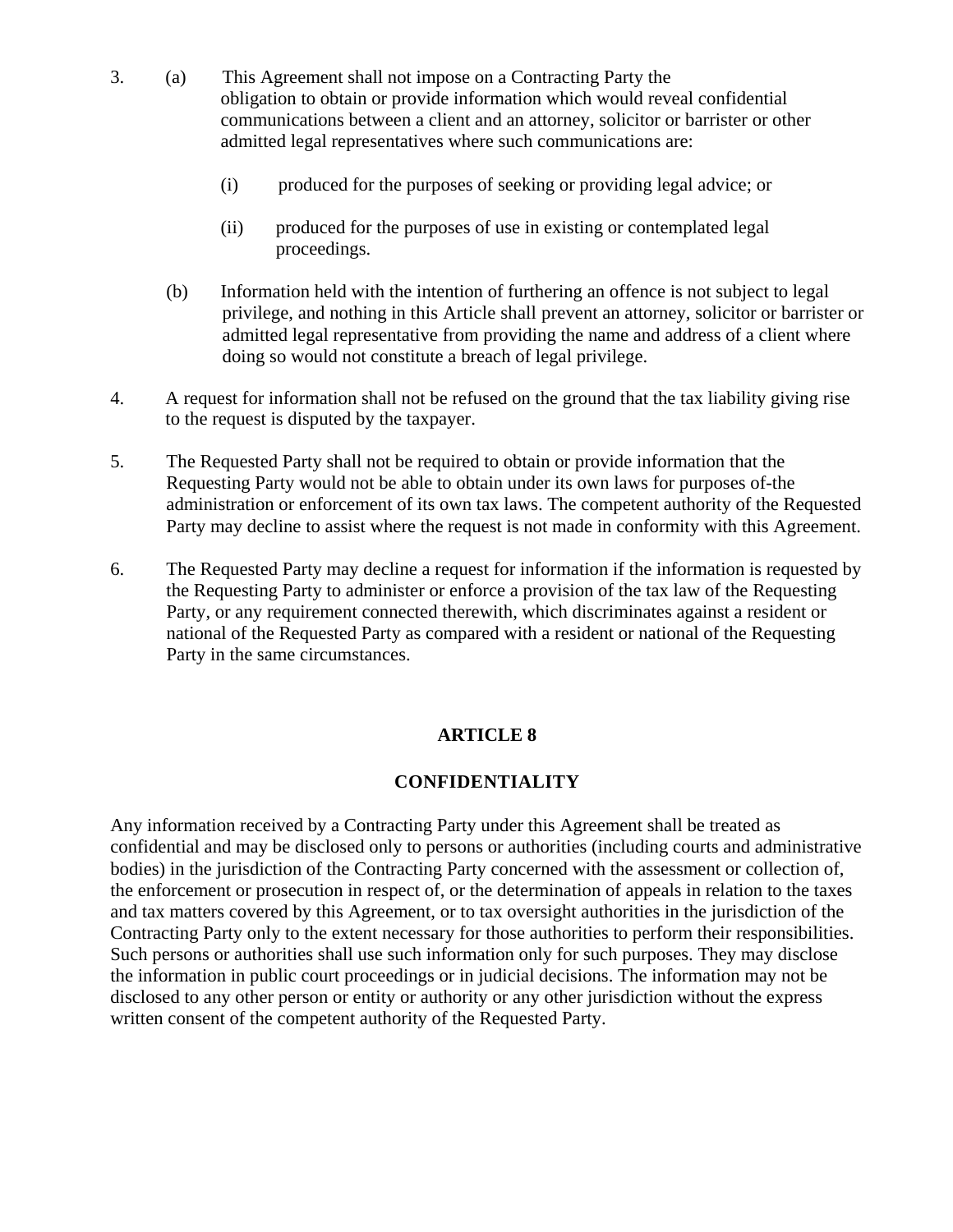## **COSTS**

Incidence of costs incurred in providing assistance shall be agreed by the Contracting Parties.

#### **ARTICLE 10**

## **IMPLEMENTATION LEGISLATION**

The Contracting Parties shall enact any legislation necessary to comply with, and give effect to, the terms of this Agreement.

# **ARTICLE 11**

# **MUTUAL AGREEMENT PROCEDURE**

- 1. Where difficulties or doubts arise between the Contracting Parties regarding the implementation or interpretation of this Agreement, the competent authorities shall use their best efforts to resolve the matter by mutual agreement.
- 2. In addition to the efforts referred to in Paragraph 1 of this Article, the competent authorities of the Contracting Parties may mutually agree the procedures to be used under Articles 5, 6, and 9.
- 3. The competent authorities of the Contracting Parties may communicate with each other directly for the purposes of this Article.
- 4. The Contracting Parties may also agree on other forms of dispute resolution.

# **ARTICLE 12**

# **ENTRY INTO FORCE**

Each of the Contracting Parties shall notify to the other in writing through the diplomatic channel the completion of the procedures required by its law for the bringing into force of this Agreement. The Agreement shall enter into force on the date of the later of the notifications. Upon entry into force, it shall have effect:

- (a) with respect to criminal tax matters on that date; and
- (b) for all other matters covered in Article 1 on the date of entry into force of this Agreement, but only in respect of taxable periods beginning on or after that date, or where there is no taxable period, all charges to tax arising on or after that date.